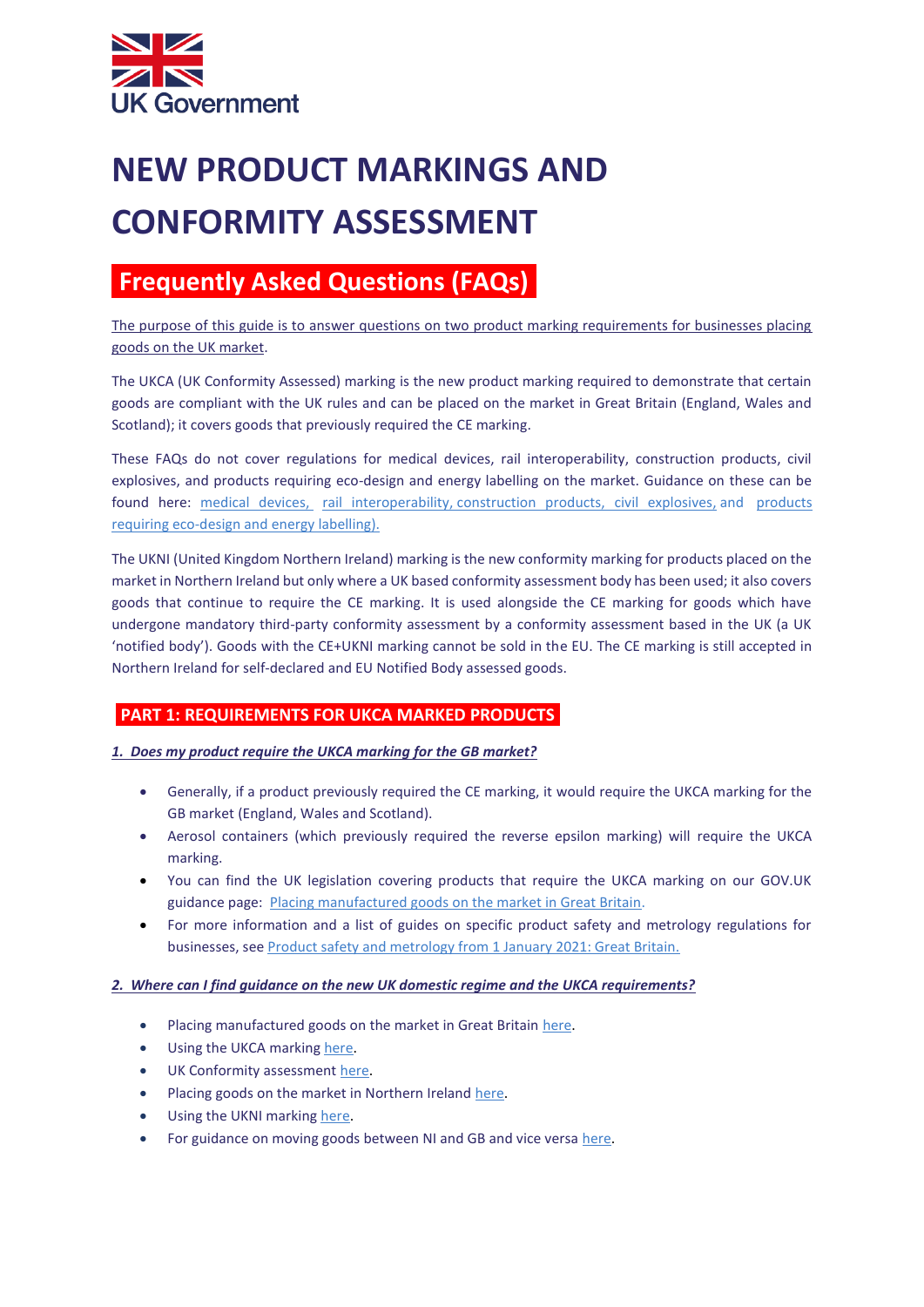

#### *3.**What are the timings for the UKCA marking?*

#### • **Until 1 January 2023**

CE marked goods in the [scope of this guidance](https://www.gov.uk/guidance/using-the-ukca-marking?utm_campaign=transition_p5&utm_medium=organic&utm_source=ogd_beis_eml&utm_content=ukb_act1#more-information) that meet EU requirements (where these match UK requirements) can continue to be placed on the GB market until 1 January 2023. However, we strongly encourage all businesses to start using the UKCA marking as soon as possible.

#### • **From 1 January 2023**

Businesses must use the UKCA marking in most cases from 1 January 2023 if your product:

- o Is being placed on the market in Great Britain; and
- o Is covered by legislation which requires the UKCA marking.

There are exceptions and alternative guidance fo[r medical devices,](https://www.gov.uk/guidance/regulating-medical-devices-in-the-uk?utm_campaign=transition_p5&utm_medium=organic&utm_source=ogd_beis_eml&utm_content=ukb_act1) [rail interoperability,](https://www.gov.uk/guidance/rail-transport-domestic-and-cross-border-operations?utm_campaign=transition_p5&utm_medium=organic&utm_source=ogd_beis_eml&utm_content=ukb_act1#interoperability-constituents) construction [products,](https://www.gov.uk/guidance/construction-products-regulation-in-great-britain?utm_campaign=transition_p5&utm_medium=organic&utm_source=ogd_beis_eml&utm_content=ukb_act1) [civil explosives,](https://www.hse.gov.uk/brexit/regulating-explosives.htm) and [products requiring eco-design and energy labelling\),](https://www.gov.uk/guidance/placing-energy-related-products-on-the-uk-market?utm_campaign=transition_p5&utm_medium=organic&utm_source=ogd_beis_eml&utm_content=ukb_act1) for others please check the [Product safety and metrology from 1 January 2021: Great Britain.](https://www.gov.uk/guidance/product-safety-for-businesses-a-to-z-of-industry-guidance?utm_campaign=transition_p5&utm_medium=organic&utm_source=ogd_beis_eml&utm_content=ukb_act1)

# *4. Whose responsibility is it to ensure that products have the UKCA marking? The importer, manufacturer, or distributor?*

Responsibility rests with the manufacturer, importer or distributor (the relevant economic operators) at various stages. The UKCA marking is affixed by the manufacturer or their authorised representative.

#### **Manufacturer:**

o By attaching the UKCA marking, the manufacturer declares that the product conforms to UK legislative requirements including that the required conformity assessments have been completed.

#### **Importer:**

- $\circ$  When placing goods on the GB market, importers will need to make sure that the goods conform to UK legislative requirements, including that the required conformity assessment procedures have been carried out and that goods have the correct conformity markings.
- o Importers must make sure that the manufacturer has drawn up the correct technical documentation and complied with the labelling requirements. Importers must also label the product with their own name and address.

#### **Distributor:**

 $\circ$  Distributor status carries certain obligations such as taking due care to ensure that the products meet the legislative requirements as well as checking that products are accompanied by the required conformity marking and documentation.

**Care must be taken by the relevant economic operator (manufacturer, importer, or distributor) to ensure the product bears the UKCA marking and, in the case of manufacturers, to affix it.**

#### *5. Can you define 'Placing on the market'?*

A product is placed on the market when there is an offer or an agreement, verbal or written for the transfer of the ownership, possession or any other kind of right, excluding intellectual property rights, concerning the product. It does not therefore require the physical transfer of the product.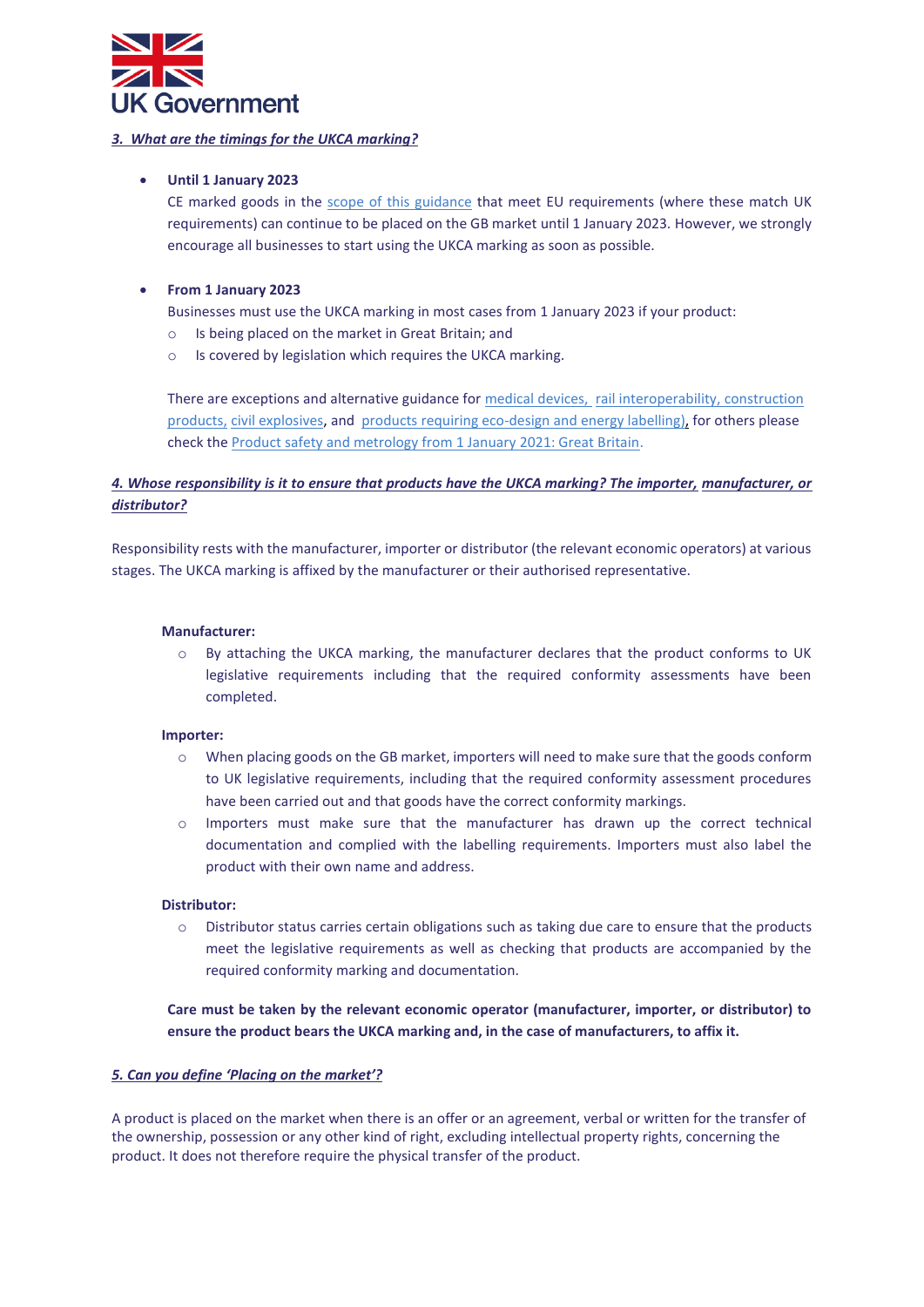

- The proof of placing on the market can be contained in contracts of sale, invoice, shipping documents or similar commercial documents.
- See [Placing manufactured goods on the market in Great Britain.](https://www.gov.uk/guidance/placing-manufactured-goods-on-the-market-in-great-britain?utm_campaign=transition_p5&utm_medium=&utm_source=ogd_beis_eml&utm_content=ukb_act1)

#### *6. What is the status of 'existing CE stock that has not been placed on the market after 2022 in Great Britain?*

- Goods placed on the GB or EU market placed on the market with the CE marking before 1 January 2023 can continue to circulate until it's end user.
- Under the Northern Ireland Protocol, Qualifying Northern Ireland Goods which bear the CE marking can continue to be placed on the GB market.

#### *7. If there has been a change of ownership to a GB company, of a product before 01/01/22 but the product is held in a warehouse outside the UK can it still be imported into GB with a CE mark after*

• Yes, the product can be imported into GB with a CE mark. The key point here is that a good must be UKCA marked when it's placed on the market. Placed on the market is defined as when there is a written or verbal agreement, for a fully manufactured good or an individual good that is "placed on the market. This does not necessarily require the transfer of the item physically.

#### *8. What do businesses need to do to use the UKCA marking?*

- Businesses will need to identify if thei[r product needs](https://www.gov.uk/guidance/product-safety-for-businesses-a-to-z-of-industry-guidance) UKCA marking.
- Then businesses need to check whether their products need third party [conformity assessment](https://www.gov.uk/guidance/uk-conformity-assessment?utm_campaign=transition_p5&utm_medium=organic&utm_source=ogd_beis_eml&utm_content=ukb_act1) or are [subject to self-declaration.](https://www.gov.uk/guidance/placing-manufactured-goods-on-the-market-in-great-britain?utm_campaign=transition_p5&utm_medium=organic&utm_source=ogd_beis_eml&utm_content=ukb_act1#more-information)
- Where self-declaration is permitted, businesses must draw up a UK Declaration of Conformity and keep technical documentation. This must contain all relevant information about how you ensured that your product meets the requirements.
- Where products require third party conformity assessment, these products will need to be assessed by a UK based approved body to be placed on the GB market from 1 January 2023.

#### *9. Can businesses dual mark their product?*

• Both the CE and UKCA mark can be placed on a product so long as neither impedes the visibility of the other. The relevant regulatory requirements must be met for both markets.

#### *10. Is the UKCA required for goods requiring conformity to the Ecodesign regulations?*

- Some products require UKCA marking to conform with Ecodesign regulations. If businesses are unsure if this applies to their products, Part 2 of the 2010 Ecodesign [regulations](https://eur02.safelinks.protection.outlook.com/?url=https%3A%2F%2Fwww.legislation.gov.uk%2Fuksi%2F2010%2F2617%2Fcontents%2Fmade&data=04%7C01%7CSharon.Purackal%40beis.gov.uk%7C9da3109188094c737a7408d93d3706f9%7Ccbac700502c143ebb497e6492d1b2dd8%7C0%7C0%7C637608128805810033%7CUnknown%7CTWFpbGZsb3d8eyJWIjoiMC4wLjAwMDAiLCJQIjoiV2luMzIiLCJBTiI6Ik1haWwiLCJXVCI6Mn0%3D%7C1000&sdata=g3e3OHTwk52Y%2FFcOlMXMBwQi9KS7EtMFrxcuaztNYpA%3D&reserved=0) lay out the requirements for CE and UKCA marking. These regulations are amended by [Schedule 1 of our 2019 EU Exit SI](https://eur02.safelinks.protection.outlook.com/?url=https%3A%2F%2Fwww.legislation.gov.uk%2Fuksi%2F2020%2F1528%2Fpart%2F3%2Fmade&data=04%7C01%7CSharon.Purackal%40beis.gov.uk%7C9da3109188094c737a7408d93d3706f9%7Ccbac700502c143ebb497e6492d1b2dd8%7C0%7C0%7C637608128805819984%7CUnknown%7CTWFpbGZsb3d8eyJWIjoiMC4wLjAwMDAiLCJQIjoiV2luMzIiLCJBTiI6Ik1haWwiLCJXVCI6Mn0%3D%7C1000&sdata=APpXCKQL8YO8xq%2BN6FL6XzGe8OSx8Kn4h4w%2F80y1vhY%3D&reserved=0) with further changes relating to the UKNI mark laid out in [Part 3 of our 2020 EU Exit SI.](https://eur02.safelinks.protection.outlook.com/?url=https%3A%2F%2Fwww.legislation.gov.uk%2Fuksi%2F2020%2F1528%2Fpart%2F3%2Fmade&data=04%7C01%7CSharon.Purackal%40beis.gov.uk%7C9da3109188094c737a7408d93d3706f9%7Ccbac700502c143ebb497e6492d1b2dd8%7C0%7C0%7C637608128805819984%7CUnknown%7CTWFpbGZsb3d8eyJWIjoiMC4wLjAwMDAiLCJQIjoiV2luMzIiLCJBTiI6Ik1haWwiLCJXVCI6Mn0%3D%7C1000&sdata=APpXCKQL8YO8xq%2BN6FL6XzGe8OSx8Kn4h4w%2F80y1vhY%3D&reserved=0)
- However, products placed on the GB market do not have to bear the UKCA marking until 1 January 2023. The CE marking may continue to be used until 1 January 2023 more information can be found [here.](https://eur02.safelinks.protection.outlook.com/?url=https%3A%2F%2Fwww.gov.uk%2Fguidance%2Fusing-the-ukca-marking%23when-to-use-the-ukca-marking&data=04%7C01%7CSharon.Purackal%40beis.gov.uk%7C9da3109188094c737a7408d93d3706f9%7Ccbac700502c143ebb497e6492d1b2dd8%7C0%7C0%7C637608128805829936%7CUnknown%7CTWFpbGZsb3d8eyJWIjoiMC4wLjAwMDAiLCJQIjoiV2luMzIiLCJBTiI6Ik1haWwiLCJXVCI6Mn0%3D%7C1000&sdata=qisZkuPiTYw3Fi85Jhz6%2BeHXhqgd68EIJ57Dzm1MeF4%3D&reserved=0)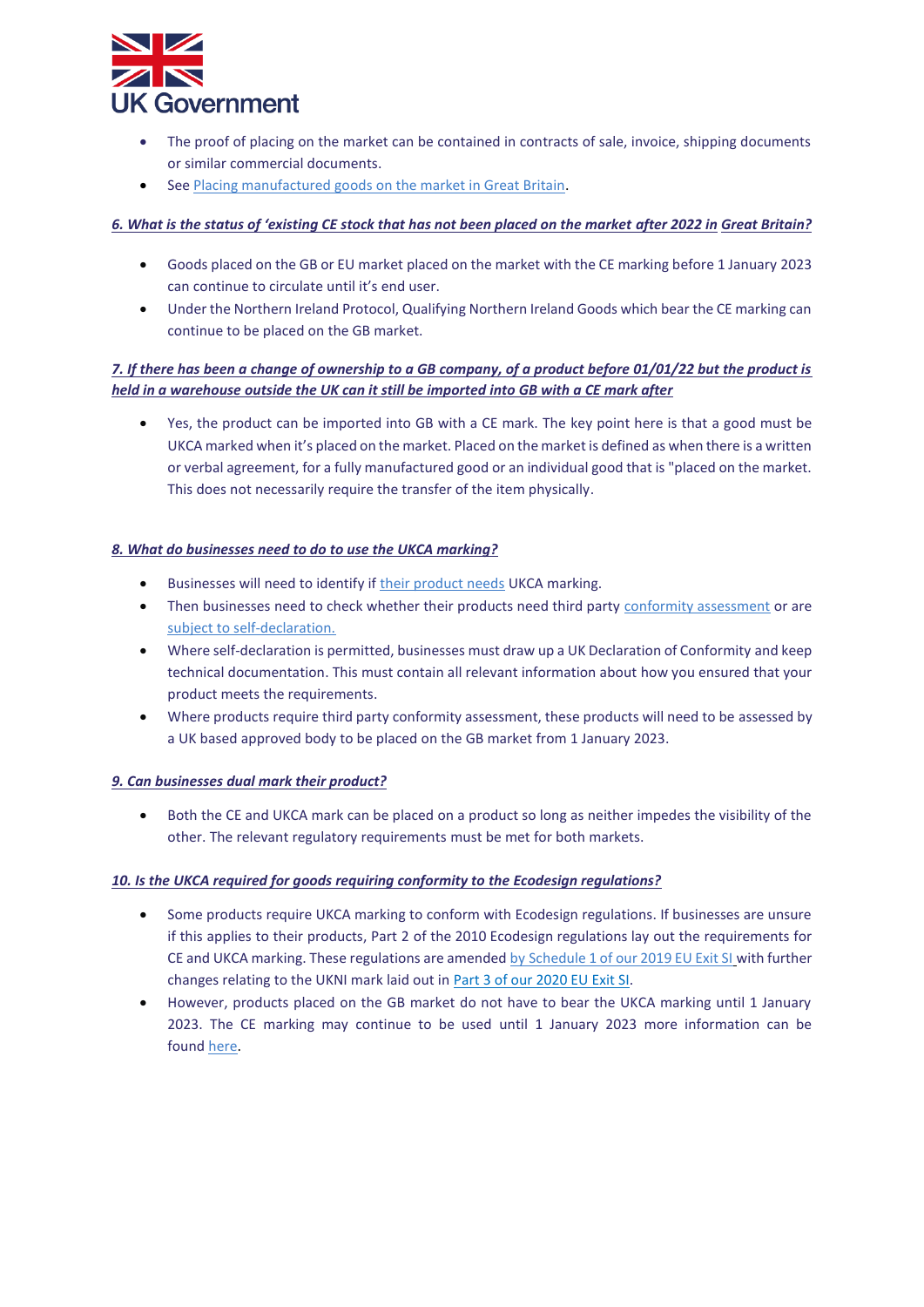

# **PART 2: REQUIREMENTS FOR NORTHERN IRELAND MARKED PRODUCTS**

#### **GENERAL APPLICATION OF THE UKNI MARKING**

#### *11. When do I need to apply the UKNI marking to my product?*

- **From 1 January 2021**, you need to use the UKNI marking if you are placing certain goods on the Northern Ireland market (mostly goods subject to the CE marking and aerosol containers) where the goods:
	- o require mandatory third-party conformity assessment, and this has been undertaken by a UK notified body.
	- $\circ$  The UKNI marking must accompany the relevant EU conformity mark, usually the CE marking.
- **The UKNI marking does not apply if:** 
	- you use an EU notified body, in which case you only apply the relevant EU conformity mark.
	- $\circ$  if your products do not require third-party conformity assessment, meaning they can be selfdeclared.

# **PLACING GOODS FROM GB into NI MARKET**

#### *12. Will UKCA marked goods be accepted on the NI market without the UKNI marking?*

- No, the valid markings for placing goods on the NI market are the CE marking or the CE + UKNI markings.
- The UKCA marking can appear alongside the CE or the CE + UKNI markings if you are planning on selling your good on the GB and NI market and both sets of relevant rules have been met.
- A product may bear additional markings, if:
	- o they fulfil a different function from that of the CE marking,
	- o are not liable to cause confusion with it, and
	- o do not reduce its legibility and visibility.
- Additional marks must not affect the legibility, visibility or meaning of the CE or CE + UKNI marking.
- More information on this can be foun[d here.](https://www.gov.uk/guidance/placing-manufactured-goods-on-the-market-in-northern-ireland?utm_campaign=transition_p5&utm_medium=organic&utm_source=ogd_beis_eml&utm_content=ukb_act1)

#### *13. What is the role of importers and distributors from 1 January 2021 for selling on the NI market?*

• The Northern Ireland Protocol came into force on 1 January 2021. The effect of the Protocol is that Northern Ireland aligns with all relevant EU rules relating to the placing on the market of manufactured goods. This means that, where a business already holds the relevant approvals that goods meet EU rules, and continues to produce goods to those rules, this continues to provide the basis for placing goods on the market in Northern Ireland.

An importer is the one based in NI (or an EU/EEA county) bringing goods into Northern Ireland from either Great Britain or another non-EEA country and placing them on the Northern Ireland market for the first time. If those goods have already been placed on the EU or NI market (for example by an EU-based importer, manufacturer or their Authorised Representative) then you do not need to take action.

- An importer will need to make sure:
	- o goods conform with the relevant essential requirements.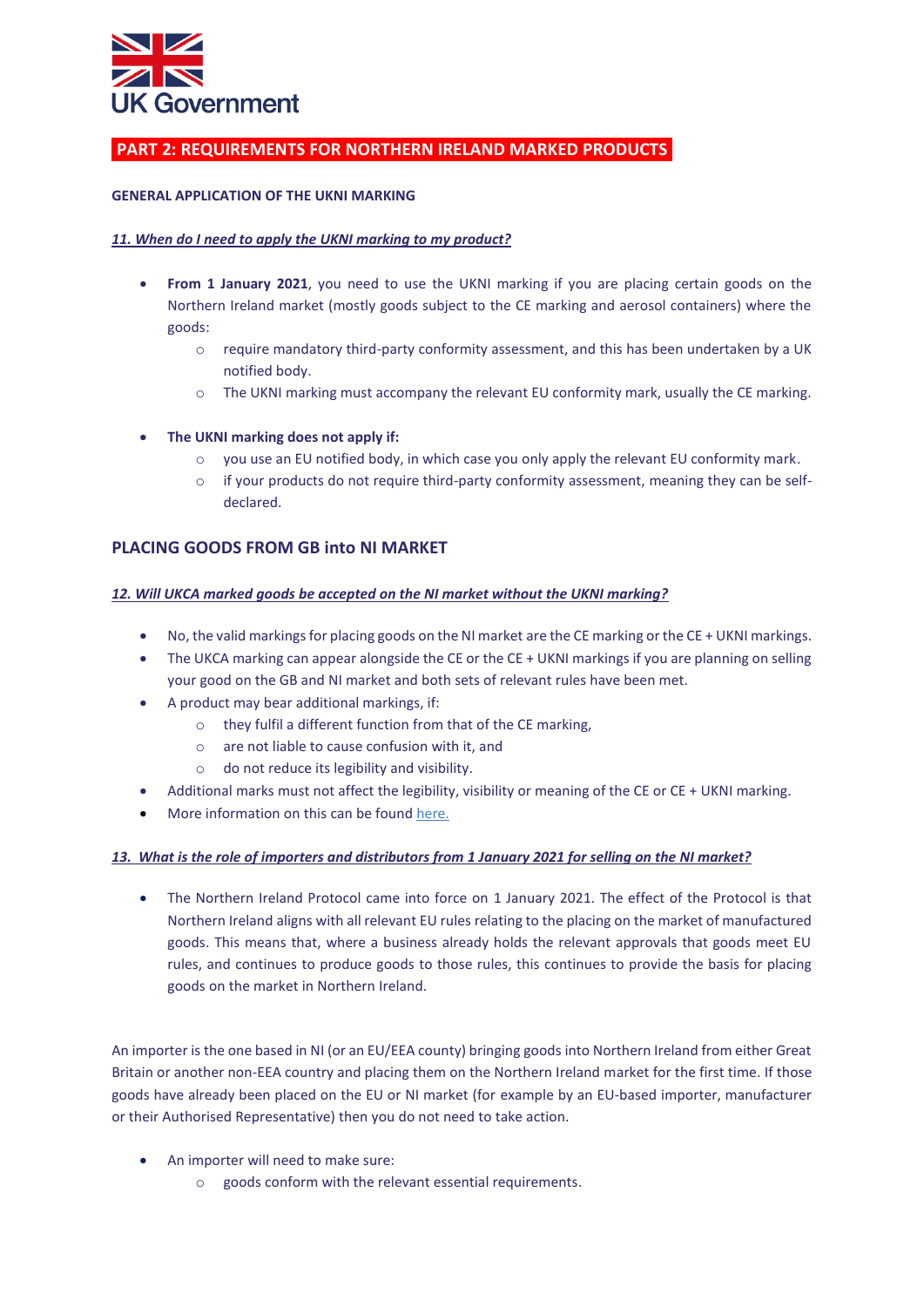

- $\circ$  goods are labelled with the details of the importer who must be based in Northern Ireland or the EEA. These details include the company's name, or registered trademark, and a contact address.
- $\circ$  the correct conformity assessment procedures have been carried out and that goods have the correct conformity markings.
- o the manufacturer has drawn up the correct technical documentation and complied with the labelling requirements.
- $\circ$  they maintain a copy of the EU Declaration of Conformity for a period of 10 years.

# **PLACING GOODS FROM NI ON THE GB MARKET**

#### *14. Will products marked UKNI be accepted on the rest of the UK market?*

- The UK Government has committed to delivering unfettered access for qualifying Northern Ireland goods and businesses to the rest of the UK internal market from 1 January 2021.
- This ensures that trade from Northern Ireland to Great Britain continues for those businesses as it does now.
- This includes accepting qualifying NI goods lawfully bearing a CE or CE+UKNI marking as valid for the rest of the UK market. More information on qualification can be found [here.](https://www.gov.uk/guidance/placing-manufactured-goods-on-the-market-in-northern-ireland?utm_campaign=transition_p5&utm_medium=organic&utm_source=ogd_beis_eml&utm_content=ukb_act1)

# 15. Can CE marked products manufactured in NI be placed on the GB market without the application of the *UKCA marking?*

- The UK Government has guaranteed unfettered access for Northern Ireland goods and businesses to the rest of the UK market, which means qualifying NI goods lawfully carrying the CE marking or the CE + UKNI markings will be accepted on the GB market (Scotland, Wales, England) without the need for additional markings or approvals.
- You can read more about placing qualifying Northern Ireland goods on the GB market [here.](https://www.gov.uk/guidance/placing-manufactured-goods-on-the-market-in-northern-ireland?utm_campaign=transition_p5&utm_medium=organic&utm_source=ogd_beis_eml&utm_content=ukb_act1)

#### *16. Can I use conformity assessment bodies based anywhere in the UK to certify my product for the NI market?*

- Yes. Conformity assessment bodies in the UK automatically retained their status as Notified Bodies for placing products on the NI market only (as per Article 7(3) of the Northern Ireland Protocol).
- UK-based bodies will keep the same 4-digit identification number as they have now.
- UKMCAB lists the UK Notified Bodies who can provide conformity assessment for goods placed on the NI market.
- If an EU assessment body certifies your product, it will carry the CE marking. If you are using a UK notified body to carry out mandatory third-party conformity assessment, then you also need to apply a UKNI marking (sometimes referred to as the UK(NI) marking or the UK(NI) indication) alongside the CE marking.
- You never apply the UKNI marking on its own it always accompanies an EU conformity marking, such as the CE marking. Goods with the CE and UKNI marking cannot be placed on the market in the EU.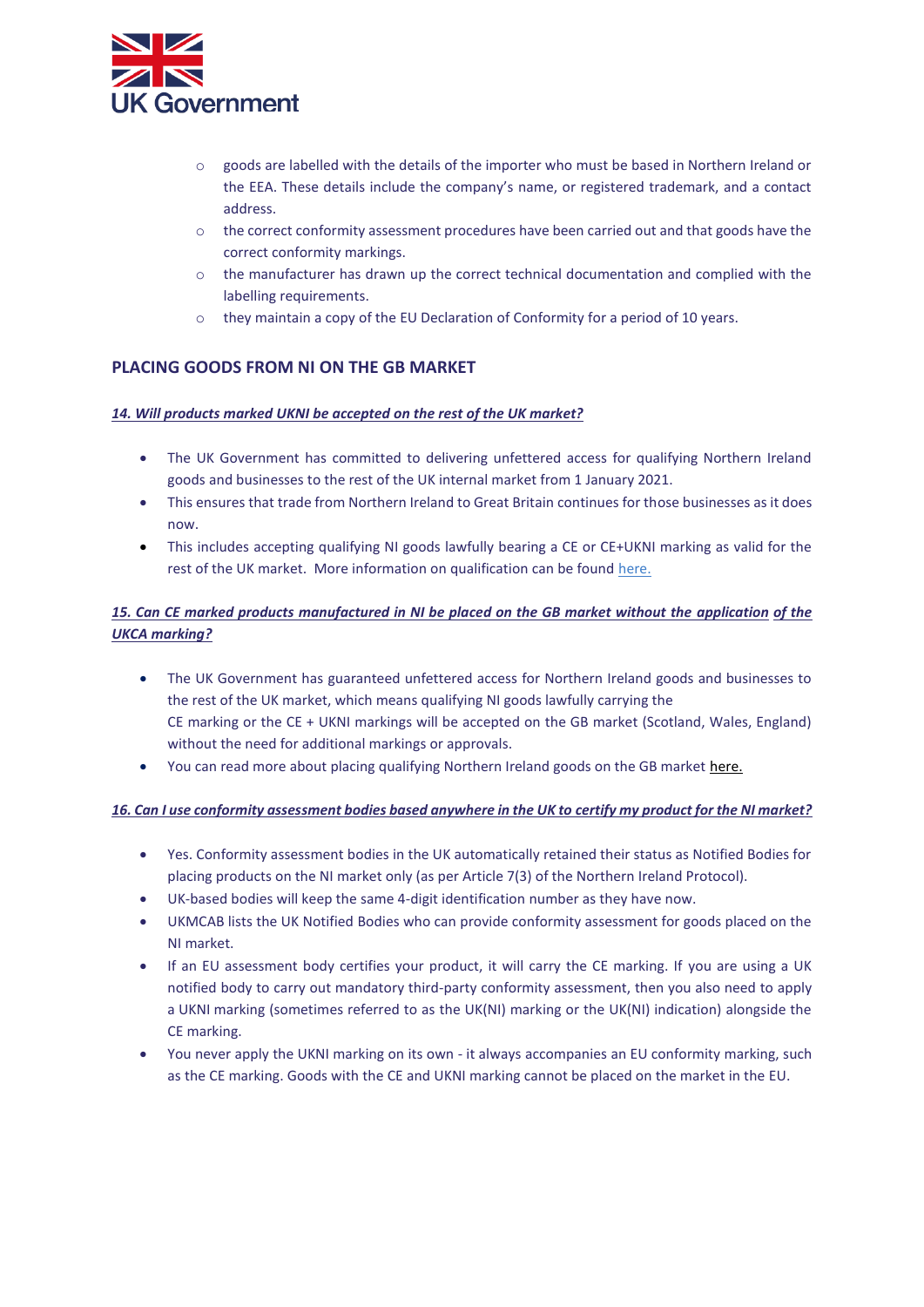

#### *17. What requirements must an importer meet when placing goods on the NI market?*

- To place goods on the Northern Ireland market for the first time, an importer will need to be in either Northern Ireland or the EU, or in some cases, in the EEA. This requirement needs to be met when bringing goods from GB into NI. If those goods have already been placed on the EU or NI market (for example by an EU-based importer, manufacturer or their Authorised Representative) then you do not need to take action.
- NI-based manufacturers, distributors and fulfilment service providers (from 16 July 2021) have different responsibilities and you should check the gov.uk guidance and check [sector specific legislation.](https://www.gov.uk/guidance/placing-manufactured-goods-on-the-market-in-northern-ireland?utm_campaign=transition_p5&utm_medium=organic&utm_source=ogd_beis_eml&utm_content=ukb_act1)

# **PART 3: EU REQUIREMENTS FOR CE MARKED PRODUCTS**

# *18. What must I do to continue selling my good into the EU/EEA as my current UK-based conformity assessment body cannot provide certification for the CE marking?*

- If EU legislation requires mandatory third-party conformity assessment for your product, you will need to make arrangements to get certification for the EU/EEA.
- Check whether your UK approved body has arrangements in place to help you get certification for the EU market. This may mean you can export to the EU without needing to find a new EU notified body yourself.
- If not, you need to either:
	- o get your products assessed by an EU recognised notified body; or
	- o arrange for information held by your existing UK approved body to be transferred to an EU recognised notified body so they can issue you with an additional certificate.
- EU notified bodies continue to be listed on [NANDO.](https://ec.europa.eu/growth/tools-databases/nando/index.cfm)

#### *19. Do my goods need to be labelled with my importer's name and address?*

- Where there is an EU importer, the importer needs to make sure goods are labelled with their details (or the importer's authorised representative) who must be based in Northern Ireland, the EU, or the EEA.
- These details include the company's name, or registered trademark, and a contact address.
- Since 16 July 2021, you will need to make sure that there is an economic operator based in the EU or NI to be able to undertake certain task, which may mean you need to appoint an authorised representative based in the EU or EEA if you sell goods without using an importer or fulfilment service provider. For example, if you sell online and ship directly to the end user.

#### *20. Do I need to appoint an Authorised Representative to sell my goods in the EU?*

- Manufacturers can appoint Authorised Representatives (ARs) to carry out tasks on their behalf.
- Generally, the appointment of an authorised representative is optional for CE marked goods, but you will need to check the specifi[c legislation](https://ec.europa.eu/growth/single-market/goods/new-legislative-framework_en) that applies to your product to confirm whether you are required to appoint an AR, as for some goods it will be compulsory to have an economic operator based in the EU (or NI) since 16 July 2021; from this date "economic operator" includes fulfilment service providers, as well as manufacturers, their authorised representatives, importers and distributors, if there is no other economic operator based in the EU or NI, you may need to appoint an AR.
- It is mandatory for some products in cases where the manufacturer is not based in an EU country.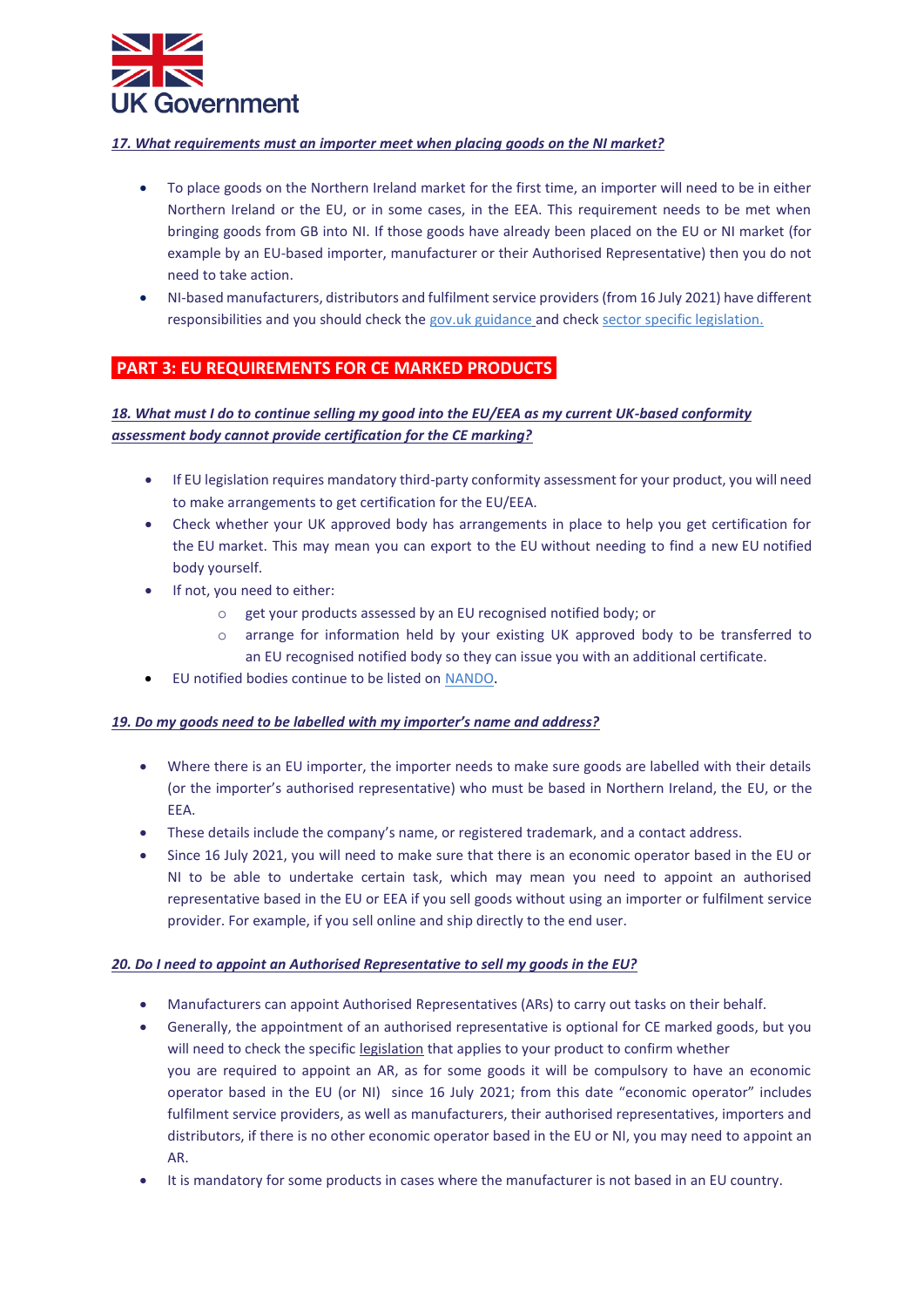

• In all cases, whether compulsory or voluntary, ARs based in Great Britain are no longer recognised by the EU. If you are required to by the relevant EU legislation, you will need to appoint an AR based in the EU, EEA, or Northern Ireland.

#### *21. Can I place the CE marking on my good as well as the UKCA marking?*

- Yes, you can place the UKCA and CE marking on the same product if it is destined for both markets so long as the product meets the relevant regulatory requirements for both markets. You can find EU legislatio[n here.](https://ec.europa.eu/growth/single-market/goods/new-legislative-framework_en) Relevant UK legislation can be found [here.](https://www.gov.uk/guidance/placing-manufactured-goods-on-the-market-in-great-britain#more-information)
- A product may bear additional markings if they:
	- o fulfil a different function,
	- o are not liable to cause confusion with it, and
	- o do not reduce its legibility, visibility or meaning.

#### **PART 4: CONFORMITY ASSESSMENT**

#### *22. Who can sign a Declaration of Conformity?*

- As a manufacturer, it is your responsibility to sign the Declaration of Conformity.
- Depending on the conformity assessment procedure and the relevant legislation, an authorised representative may be permitted to draw up and sign the declaration of conformity.

#### *23. Where can I find a UK Approved Body (formerly Notified Body) for my good?*

- From 1 January 2021 UK-based notified bodies (NBs) automatically became UK approved bodies.
- UK approved bodies are listed on the UK Market Conformity Assessment database (UKMCAB): [here.](https://www.gov.uk/uk-market-conformity-assessment-bodies?utm_campaign=transition_p5&utm_medium=organic&utm_source=ogd_beis_eml&utm_content=ukb_act1)

#### *24. Can I self-declare my good?*

- If before the end of the transition period EU legislation allowed for self-assessment of conformity for the CE marking, the law allows self-declaration for the UKCA marking.
- If that is the case, the manufacturer can affix the UKCA marking and draw up the UK Declaration of Conformity.
- This can be done even when they are not based in the UK, please see here.

# *25. What are the requirements for a Declaration of Conformity for a product manufactured in Northern Ireland?*

- Where third party conformity assessment is required, manufacturers will be able to have a certificate of conformity issued by a UK-Notified Body that will enable them to apply the CE and UKNI marking (together) or an EU based notified body that will enable them to apply the CE marking.
- If you are a manufacturer based in Northern Ireland (or are the manufacturer's authorised representative), and you currently mark your goods based on a supplier's declaration of conformity, sometimes known as 'self-certifying' or self-declaring, you may continue as before the UK left the EU on 31 December 2020.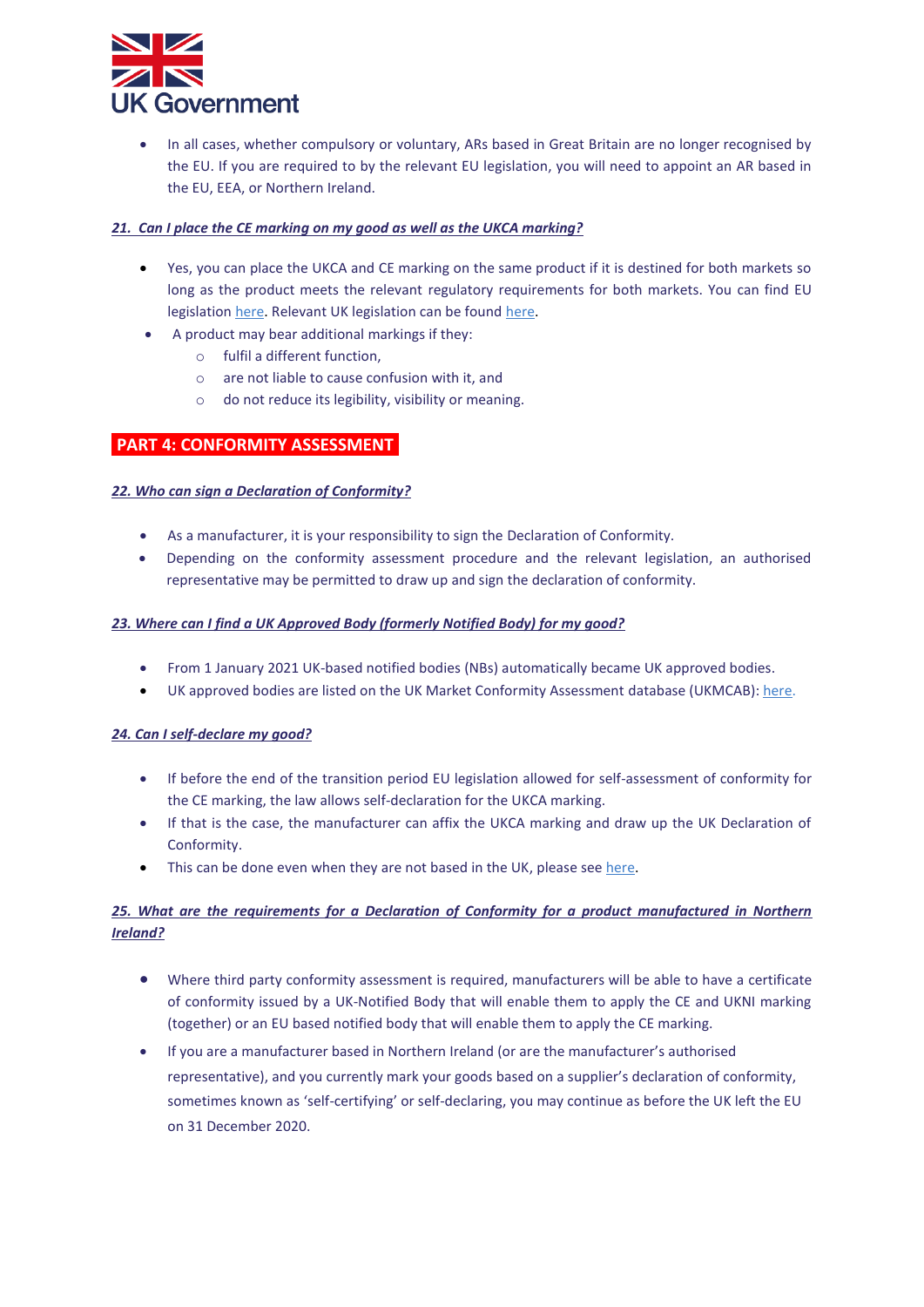

- Your EU Declaration of Conformity should contain the following information:
	- o Your name and full business address or that of your authorised representative (authorised representative must be based in the NI or the EU for goods placed on the market in NI).
	- o The product's serial number/model/type identification.
	- o A statement, stating you take full responsibility (to be completed once the products have positive conformity assessment).
	- o For some products you are required to include a product description/image.
	- $\circ$  The details of the conformity assessment body which will be carrying out the conformity assessment procedure (refer to step 2 for appropriate conformity assessment body for your chosen market).
	- o The relevant EU legislation.
	- If applicable list the Harmonised Standards or other means used to prove compliance.
	- o Your name and signature.
	- o The date the declaration was issued.
	- o Supplementary information (if applicable).
- The EU Declaration of Conformity must be available to market surveillance authorities upon request.
- For products that are placed on the NI market from any country outside the EU/EEA, the NI or EU-based importer must retain a copy of the EU Declaration of Conformity. This includes products brought into NI from Great Britain, as Great Britain is treated as third country under the relevant EU legislation that applies in NI. The manufacturer or their authorised representative (where applicable) must also retain a copy of the EU Declaration of Conformity.

#### *26. Where a product type has been approved prior to 1st Jan 2021, will each individual product produced after the 1st of January 2023 need certification for the GB market?*

• Placing goods on the market refers to each individual good, not a type of good. Therefore, from 1 January 2023, individual goods that are placed on the GB market will need to be certified by a UK approved body.

#### *27. If a standard has diverged, will the product still require UKCA marking?*

- The UKCA marking is recognised as demonstrating compliance with UK regulations for products being placed on the Great British market. Regardless of the standard divergence, businesses will be required to attach the UKCA marking.
- Following 1 January 2021, the UKCA marking is now recognised as demonstrating conformity for the GB market for most goods currently subject to the CE mark.

# **PART 5: IMPORTER OBLIGATIONS**

# *28. Is there a transitional measure in place for attaching the importer's name and address to the good in the UK?*

Until the 1 January 2023, you can provide these details on the accompanying documentation rather than on the good itself when they are coming from the EEA, or Switzerland.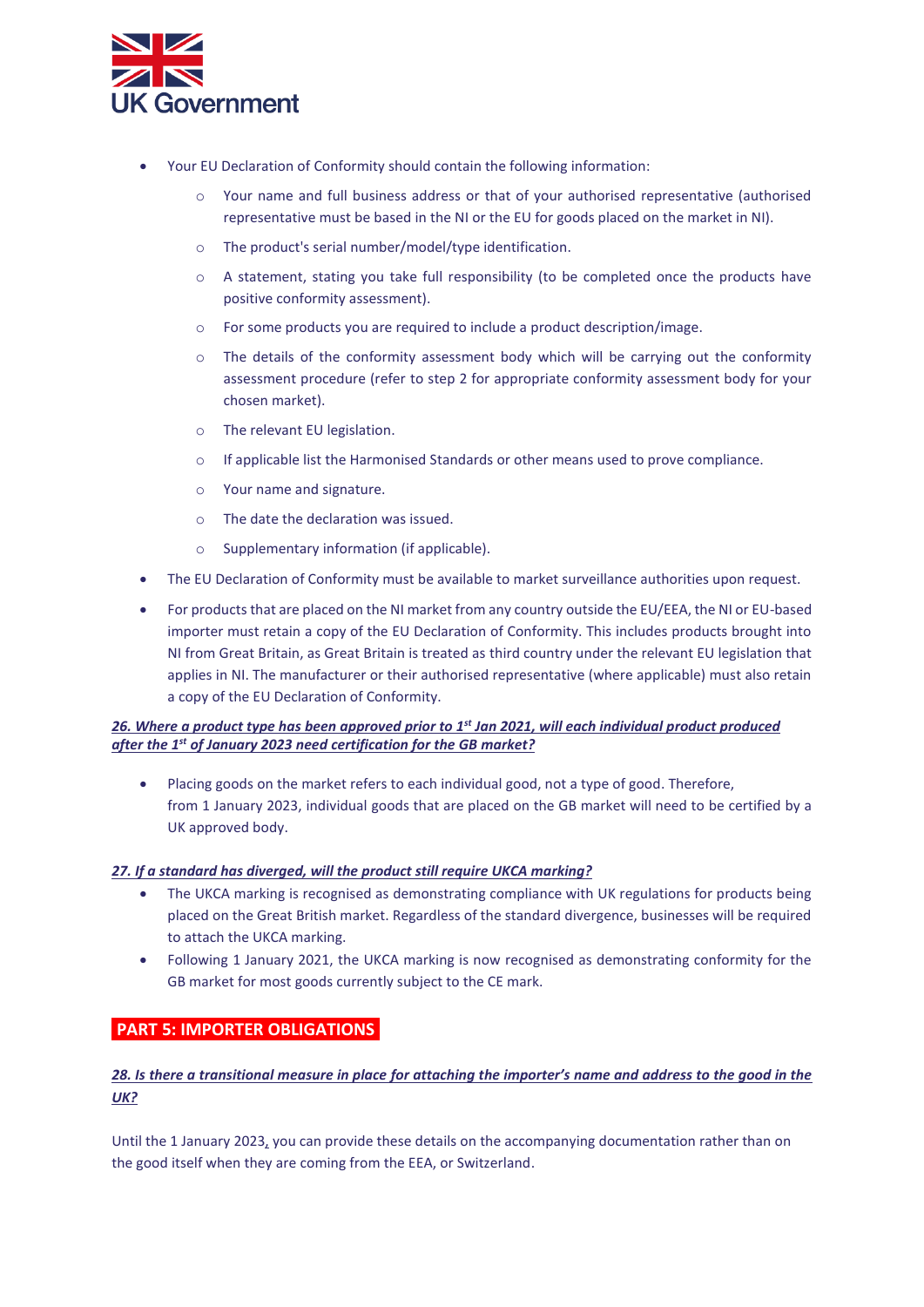

Different rules apply fo[r medical devices,](https://www.gov.uk/guidance/regulating-medical-devices-in-the-uk?utm_campaign=transition_p5&utm_medium=organic&utm_source=ogd_beis_eml&utm_content=ukb_act1) [rail interoperability,](https://www.gov.uk/guidance/rail-transport-domestic-and-cross-border-operations?utm_campaign=transition_p5&utm_medium=organic&utm_source=ogd_beis_eml&utm_content=ukb_act1#interoperability-constituents) [construction products,](https://www.gov.uk/guidance/construction-products-regulation-in-great-britain?utm_campaign=transition_p5&utm_medium=organic&utm_source=ogd_beis_eml&utm_content=ukb_act1) civil [explosives,](https://www.hse.gov.uk/brexit/regulating-explosives.htm) and [products requiring eco-design and energy labelling\),](https://www.gov.uk/guidance/placing-energy-related-products-on-the-uk-market?utm_campaign=transition_p5&utm_medium=organic&utm_source=ogd_beis_eml&utm_content=ukb_act1) for others please check the [Product safety and metrology from 1 January 2021: Great Britain.](https://www.gov.uk/guidance/product-safety-for-businesses-a-to-z-of-industry-guidance?utm_campaign=transition_p5&utm_medium=organic&utm_source=ogd_beis_eml&utm_content=ukb_act1)

#### *29. Does an importer need to be a UK based entity?*

- To place goods on the GB market, the importer needs to be based in the UK this includes Northern Ireland.
- To place goods on the NI market, the importer and the manufacturer's authorised representative need to be based in NI, the EU, or the EEA.
- For goods placed on the GB market, the importer is the first UK-based entity to place a product on the GB market from outside the UK (this includes a business based in NI who places a product on the GB market which has been supplied to them from an EU country).

# *30. Can an importer act as an importer for customs purposes, or does the importer definition vary for placing goods on the market?*

- For the purposes of customs, an importer can either be the owner of the goods being imported, or anyone that has a beneficial interest in the goods being imported. Whereas, for the purposes of placing goods on the UK market, an importer is anyone who brings a third country's product into the UK and supplies it on the UK market.
- The importer needs to be based in the UK, and in most cases, to have their name and address on products and maintain copies of technical documentation related to products they import.
- Please check the **Product safety for businesses guidance** to see if that applies to your product.